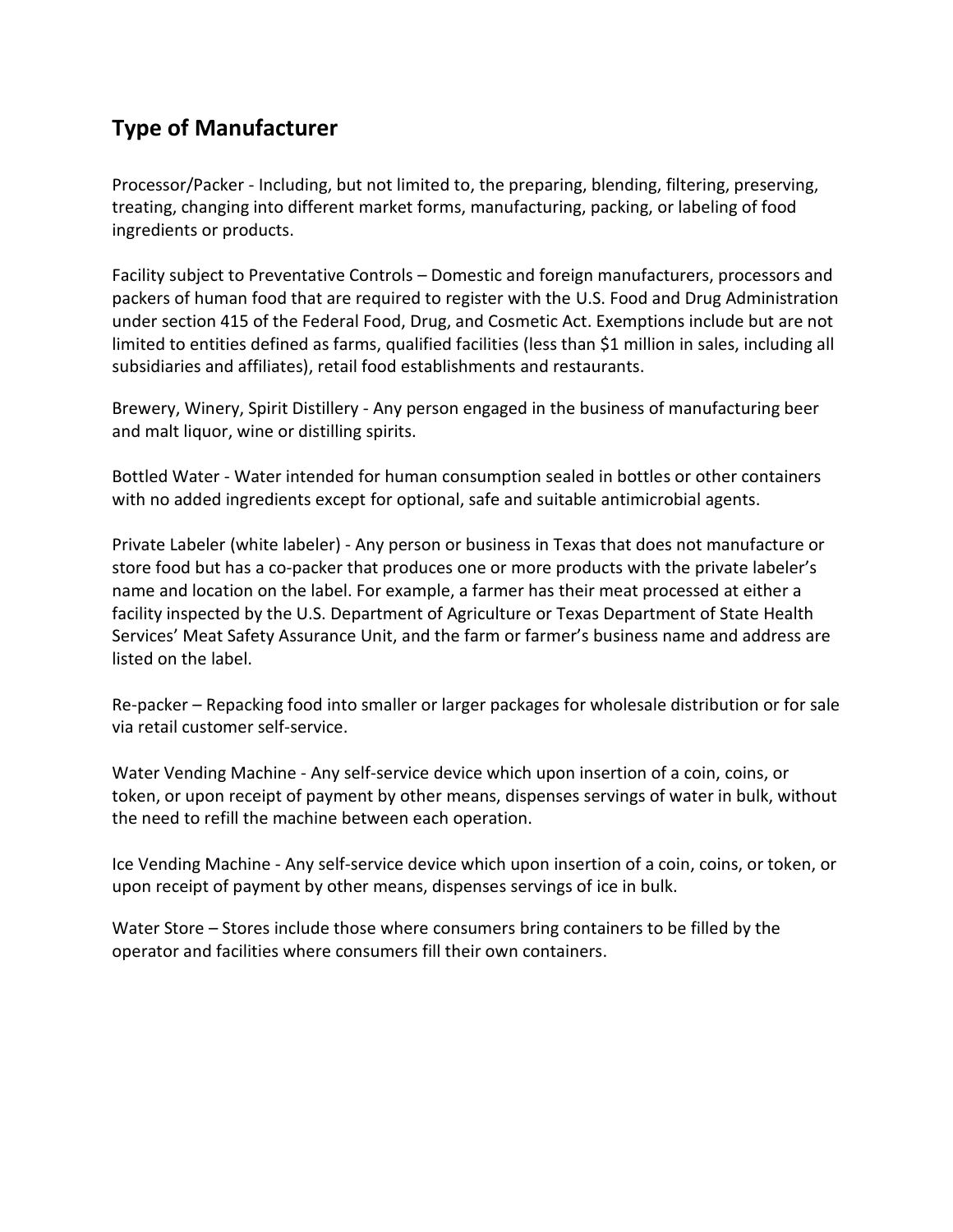## **Type of Food Operation**

Seafood – Fresh, refrigerated or dried seafood stored and distributed to other businesses for them to use or resell. This does not apply to shelf stable canned tuna fish.

Frozen Seafood – Frozen seafood stored and distributed to other businesses for them to use or resell.

Juice/Juice Ingredients - The juice/puree/concentrates from one or more fruits and/or vegetables that will be consumed as 100% juice or will be used as an ingredient in a beverage. The juice/puree/concentrates can be produced for the manufacturer's own use in beverages and/or distributed to other businesses for them to use or resell.

Acidified food - Packaged/prepared foods or beverages with an added acid like vinegar so it can be safely stored at room temperature before it is opened. Low-acid foods include, but are not limited to, beans, cucumbers, cabbage, artichokes, cauliflower, puddings, peppers, tropical fruits, and fish, individually or in any combination. The foods must have a water activity (aw) greater than 0.85 and a finished equilibrium pH of 4.6 or below. These foods can be called, or may purport to be, "pickles" or "pickled \_\_\_." The following are not considered acidified:

• Carbonated beverages.

- Jams.
- Jellies.
- Preserves.
- Acid foods (including such foods as standardized and non-standardized food dressings and condiment sauces) that contain small amounts of low-acid food(s) and have a resultant finished equilibrium pH that does not significantly differ from that of the predominant acid or acid food.
- Foods stored, distributed and retailed under refrigeration are not acidified.

Aseptic Processing - The filling of a commercially sterilized cooled product into pre-sterilized containers, followed by aseptic hermetical sealing, with a pre-sterilized closure, in an atmosphere free of microorganisms.

Low Acid canned food - Any foods, other than alcoholic beverages, with a finished equilibrium pH greater than 4.6 and a water activity (aw) greater than 0.85 packaged in a hermetically sealed container. Tomatoes and tomato products with a finished equilibrium pH less than 4.7 are not classified as low-acid foods. These foods can be safely stored at room temperature before opening. Foods stored, distributed, and retailed under refrigeration are not low acid canned foods.